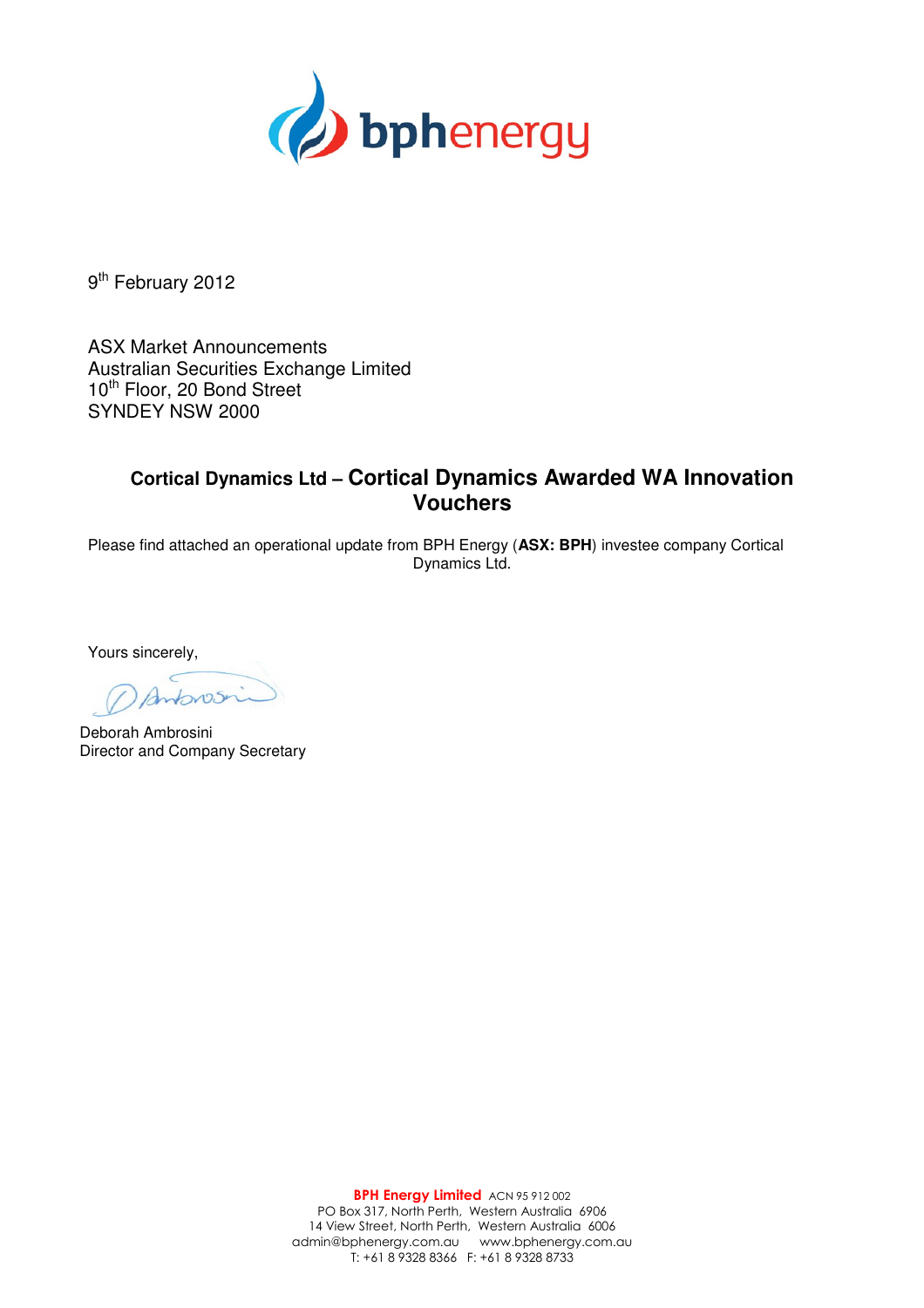

9<sup>th</sup> February 2012

ASX Market Announcements Australian Securities Exchange Limited 10<sup>th</sup> Floor, 20 Bond Street SYNDEY NSW 2000

## **Cortical Dynamics Awarded WA Innovation Vouchers**

Cortical Dynamics Ltd ("**Cortica**l"), an investee company of BPH Energy Limited (ASX: BPH), is pleased to announce that it has been advised by the Western Australian Department of Commerce that it was successful in its application for the Innovation Vouchers Program.

The program is designed to give financial assistance towards engaging in professional skills or services that will help innovative products become a commercial reality. The funds from the Program will be used to assist Cortical in obtaining regulatory approval for the Brain Anaesthesia Response ("BAR") monitor.

Cortical's Chairman, David Breeze, said, "Cortical will require regulatory approval before it can begin selling the BAR monitor. Engaging a consultant will provide the expert support and assistance that will greatly assist the company in meeting the requirements for regulatory approval"

## **About the BAR Monitor**

The BAR monitoring system measures a patient's brain electrical activity, the electroencephalogram (EEG), in order to indicate how deeply anaesthetised a patient is during an operation via an adhesive sensor applied to the forehead. The BAR monitor is designed to assist anaesthetists and intensive care staff in ensuring patients do not wake up un-expectedly, as well as reducing the incidence of side effects associated with the anaesthetic.

The BAR monitor improves on currently used EEG monitors by utilising advances in understanding of how the brain's electrical activity is produced, and how it is affected by anaesthetic and sedative drugs. The BAR's unique physiological approach is aimed at independently monitoring the hypnotic and analgesic states associated with anaesthesia, a feature no known existing EEG based depth-of-anaesthesia monitor is able to achieve. Objective monitoring of hypnotic and analgesic state will lead to improved anaesthetic and surgical outcomes, by reducing recovery times and minimising drug costs.